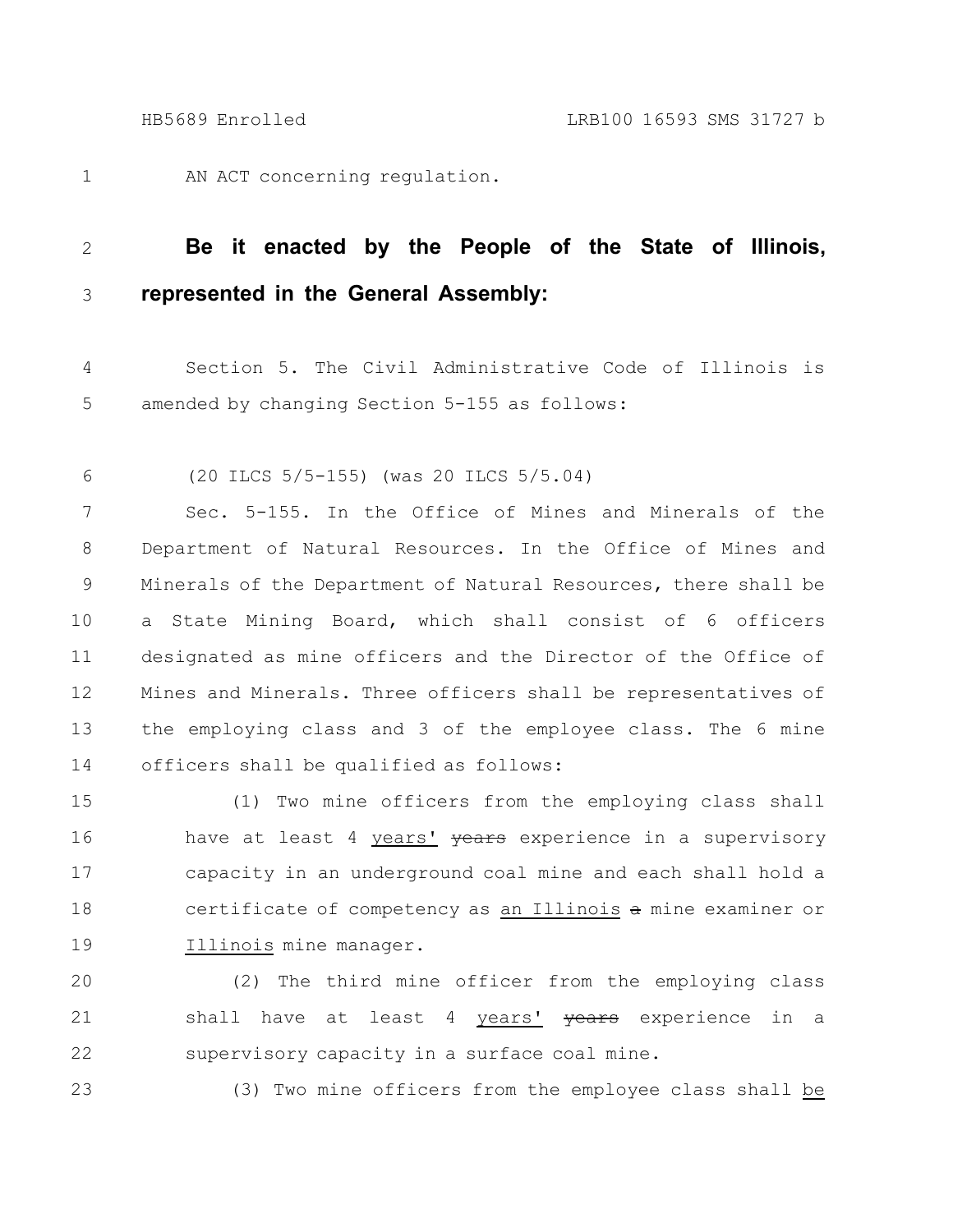HB5689 Enrolled - 2 - LRB100 16593 SMS 31727 b

representatives of a labor organization recognized under the National Labor Relations Act representing coal miners, have 4 years' years experience in an underground coal mine, and shall hold certificates a first class certificate of competency as an Illinois mine examiner. 1 2 3 4 5

(4) The third mine officer from the employee class shall be a representative of a labor organization recognized under the National Labor Relations Act representing coal miners and have at least 4 years' vears experience in a surface coal mine. 6 7 8 9 10

This amendatory Act of the 100th General Assembly does not affect the terms of mine officers of the State Mining Board holding office on the effective date of this amendatory Act of the 100th General Assembly. 11 12 13 14

(Source: P.A. 91-239, eff. 1-1-00.) 15

Section 10. The Coal Mining Act is amended by changing Sections 8.02, 8.03, 11.08, and 11.09 as follows: 16 17

(225 ILCS 705/8.02) (from Ch. 96 1/2, par. 802) 18

Sec. 8.02. There is created in the Department of Natural Resources, Office of Mines and Minerals, a Miners' Examining Board which shall consist of four miners' examining officers to be appointed by the Governor, for a term of 2 years and until their successors are appointed and qualified. Terms of office shall commence on the third Monday in January in each 19 20 21 22 23 24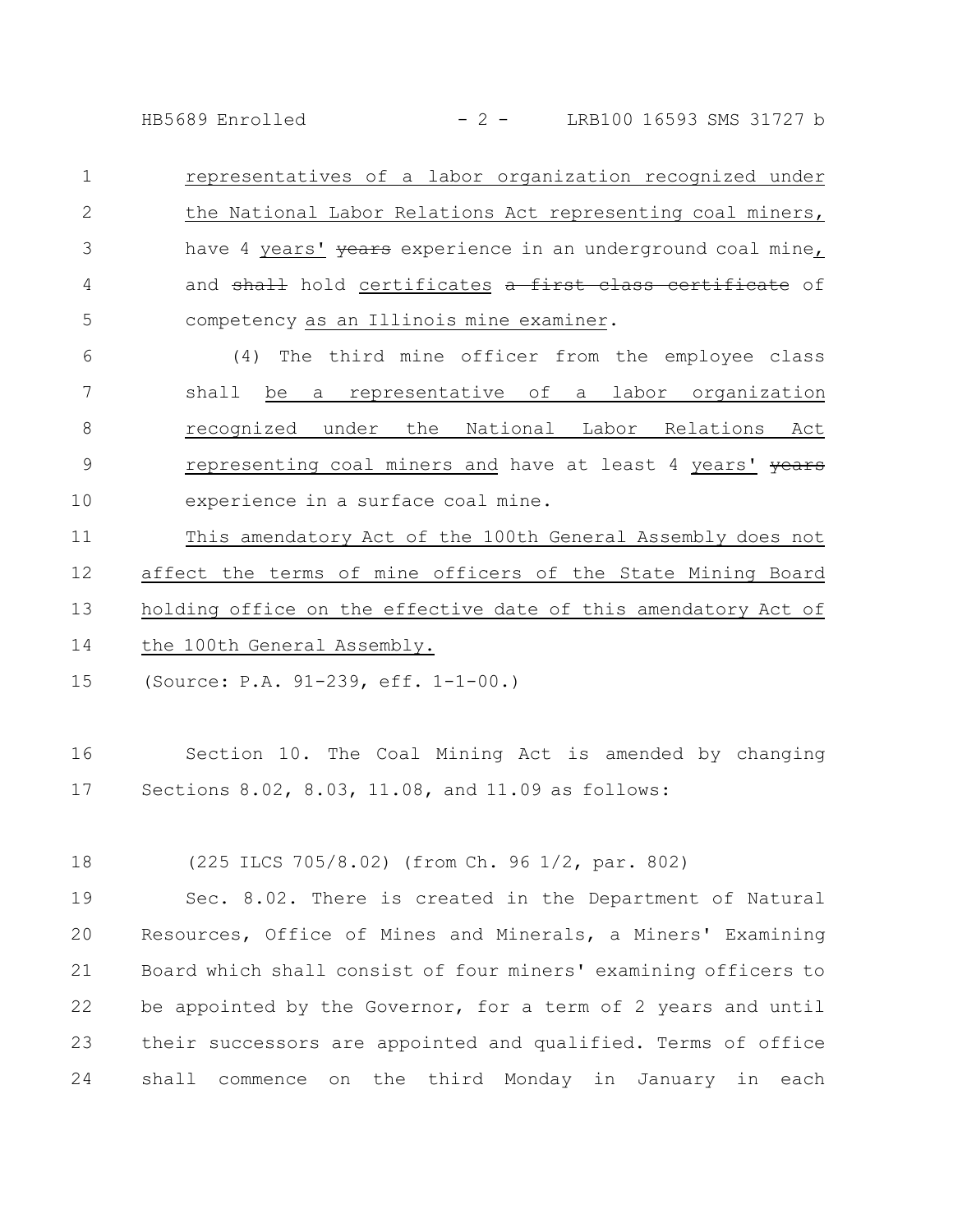HB5689 Enrolled - 3 - LRB100 16593 SMS 31727 b

odd-numbered year. Three of such officers shall constitute a quorum. 1 2

This amendatory Act of the 100th General Assembly amendatory Act of 1995 does not affect the terms of members of the Miners' Examining Board holding office on the effective date of this amendatory Act of the 100th General Assembly amendatory Act of 1995. 3 4 5 6 7

A complete record of the proceedings and acts of the Miners' Examining Board shall be kept and preserved. Said officers shall hold no other lucrative office or employment under the government of the United States, State of Illinois, or any political division thereof or any municipal corporation therein and each such officer before entering upon the duties of his office shall subscribe and take the oath prescribed by the Constitution of this State, and shall before entering upon the duties of his office give a bond with sufficient surety to be approved by the Governor, payable to the People of the State of Illinois in the penal sum of \$5,000, conditioned for the faithful discharge of the duties of office and the delivery of all records, books, moneys, and other property pertaining to his successor in office, which said bond shall be deposited in the office of the Secretary of State. Vacancies shall be filled by appointment as provided herein for the balance of the unexpired term. 8 9 10 11 12 13 14 15 16 17 18 19 20 21 22 23 24

(Source: P.A. 89-445, eff. 2-7-96.) 25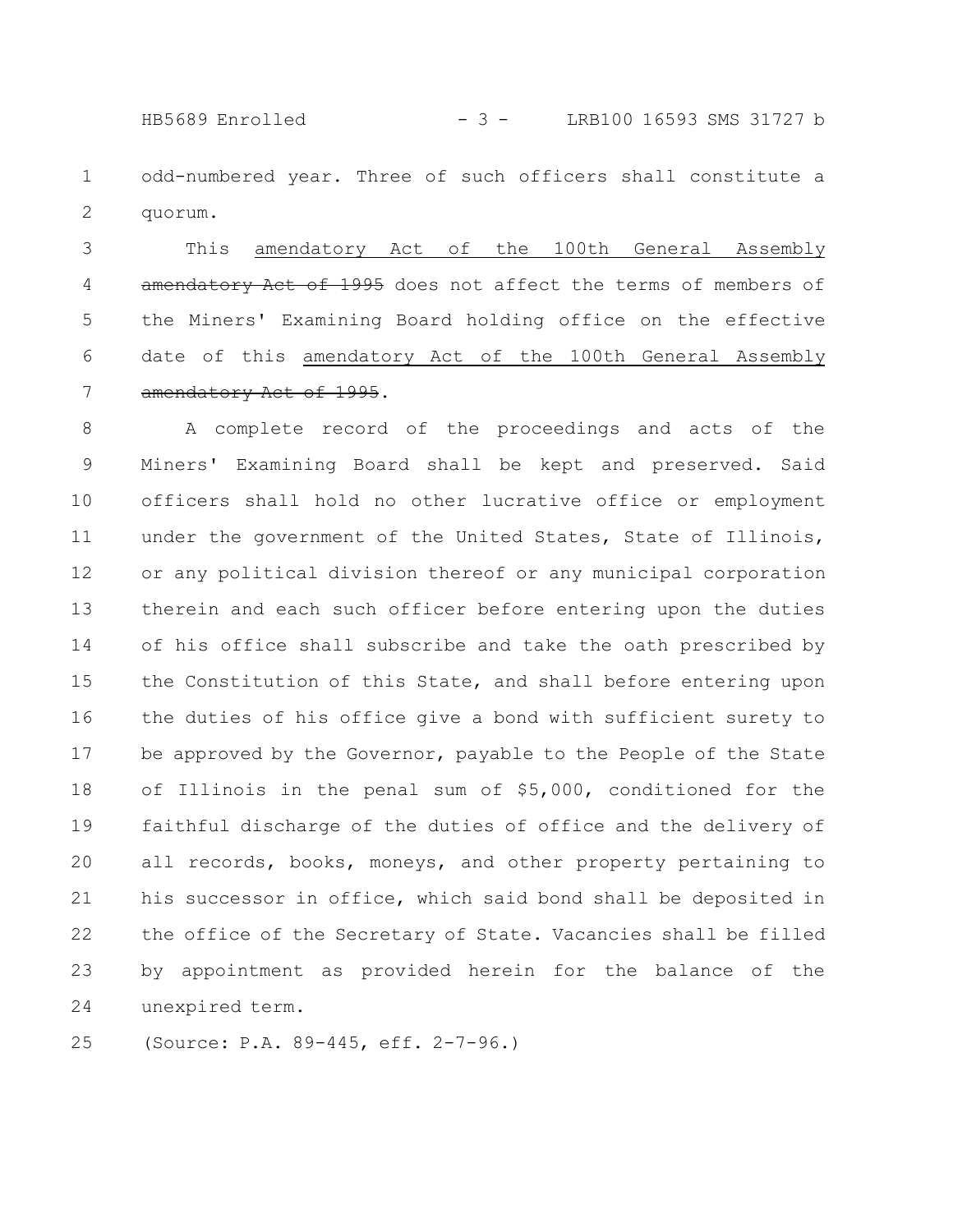HB5689 Enrolled - 4 - LRB100 16593 SMS 31727 b

(225 ILCS 705/8.03) (from Ch. 96 1/2, par. 803) Sec. 8.03. No person shall be appointed to the Miners' Examining Board who has not had at least 5 years' practical and continuous experience as an underground a coal miner. The members of the Miners' Examining Board shall hold certificates of competency as an Illinois mine examiner. Two of the members shall each be  $\tau$  and who has not been actually engaged in coal mining as a miner in the State of Illinois continuously for 12 months next preceding his appointment; except that a miners' examining officer may be appointed to succeed himself. Two of the members of the Miners' Examining Board shall be representatives of a labor organization recognized under the National Labor Relations Act representing coal miners. Two of the members of the Miners' Examining Board shall be from the employing class. 1 2 3 4 5 6 7 8 9 10 11 12 13 14 15

(Source: Laws 1953, p. 701.) 16

(225 ILCS 705/11.08) 17

Sec. 11.08. Self-contained self-rescuer (SCSR) devices; caches; strobe lights; luminescent signs. 18 19

(a) An operator must require each person underground to carry a SCSR device on his or her person or, alternatively, a SCSR device must be kept within 25 feet of the person underground or may be kept more than 25 feet from the person underground if done according to a plan approved by the Mining Board. 20 21 22 23 24 25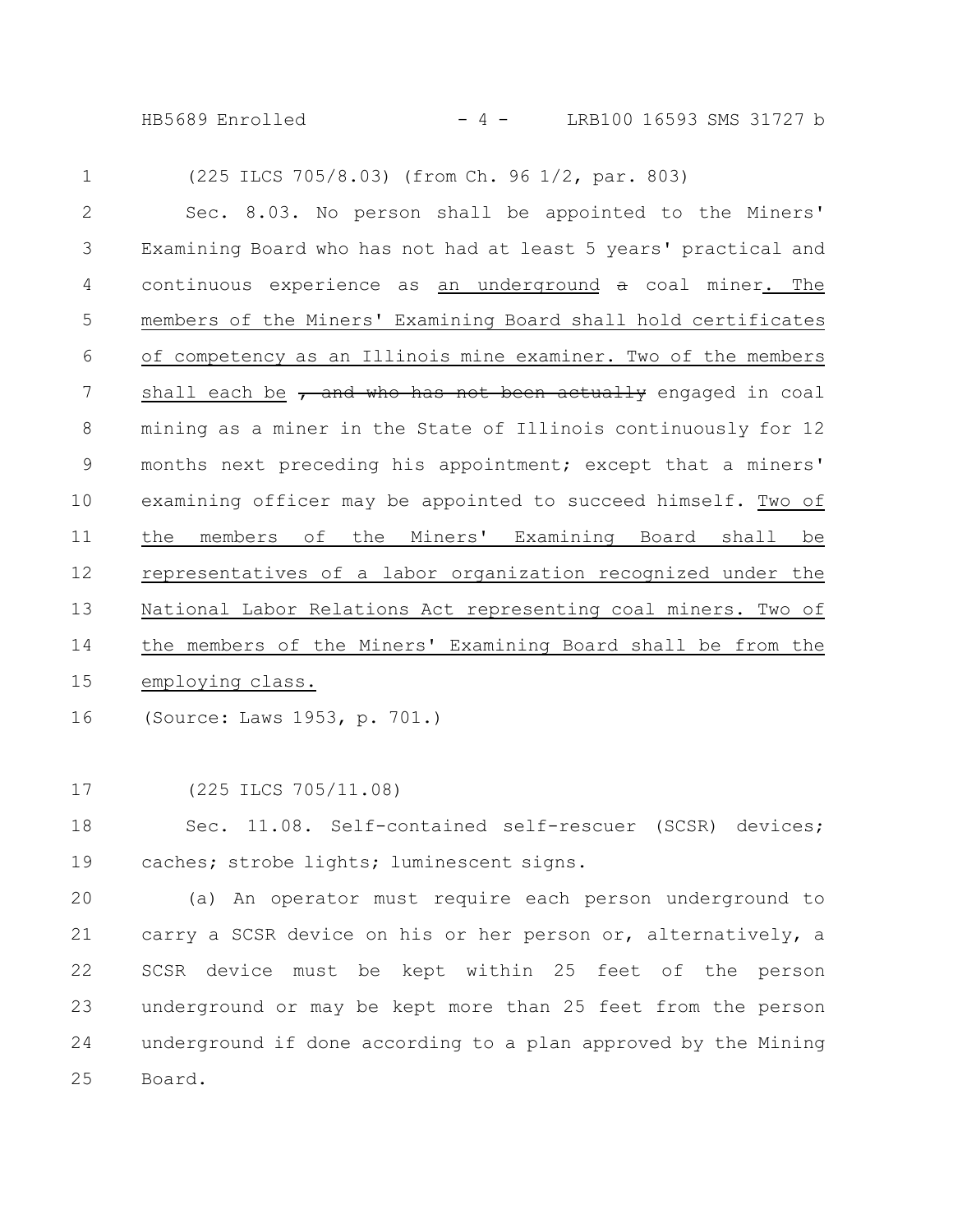HB5689 Enrolled - 5 - LRB100 16593 SMS 31727 b

(b) An operator must provide for each person who is underground at least one SCSR device, in addition to the device required under subsection (a), that provides protection for a period of one hour or longer, to cover all persons in the mine. This additional SCSR device must be kept within 25 feet of the person underground or may be kept more than 25 feet from the person underground if done according to a plan approved by the Mining Board. 1 2 3 4 5 6 7 8

(c) If a mantrip or mobile equipment is used to enter or exit the mine, additional SCSR devices, each of which must provide protection for a period of one hour or longer, must be available for all persons who use such transportation from portal to portal. 9 10 11 12 13

 $(c-5)$  In Beginning July 31, 2007, in addition to the SCSR devices required under subsections (a), (b), and (c) of this Section, an operator must provide caches of additional SCSR devices along the mine's primary and secondary escape ways. Each cache shall have a minimum of one SCSR device for every person who will be inby the cache of 30 SCSR devices in each eache located within a mine. All SCSR devices required under this subsection (c-5) shall be stored in caches that are conspicuous and readily accessible by each person in the mine. Cache locations shall be spaced along each escape way at a 30 minute travel distance. This 30 minute travel distance will be established based on a walk study utilizing the guidelines and procedures approved by the Mining Board. An operator may 14 15 16 17 18 19 20 21 22 23 24 25 26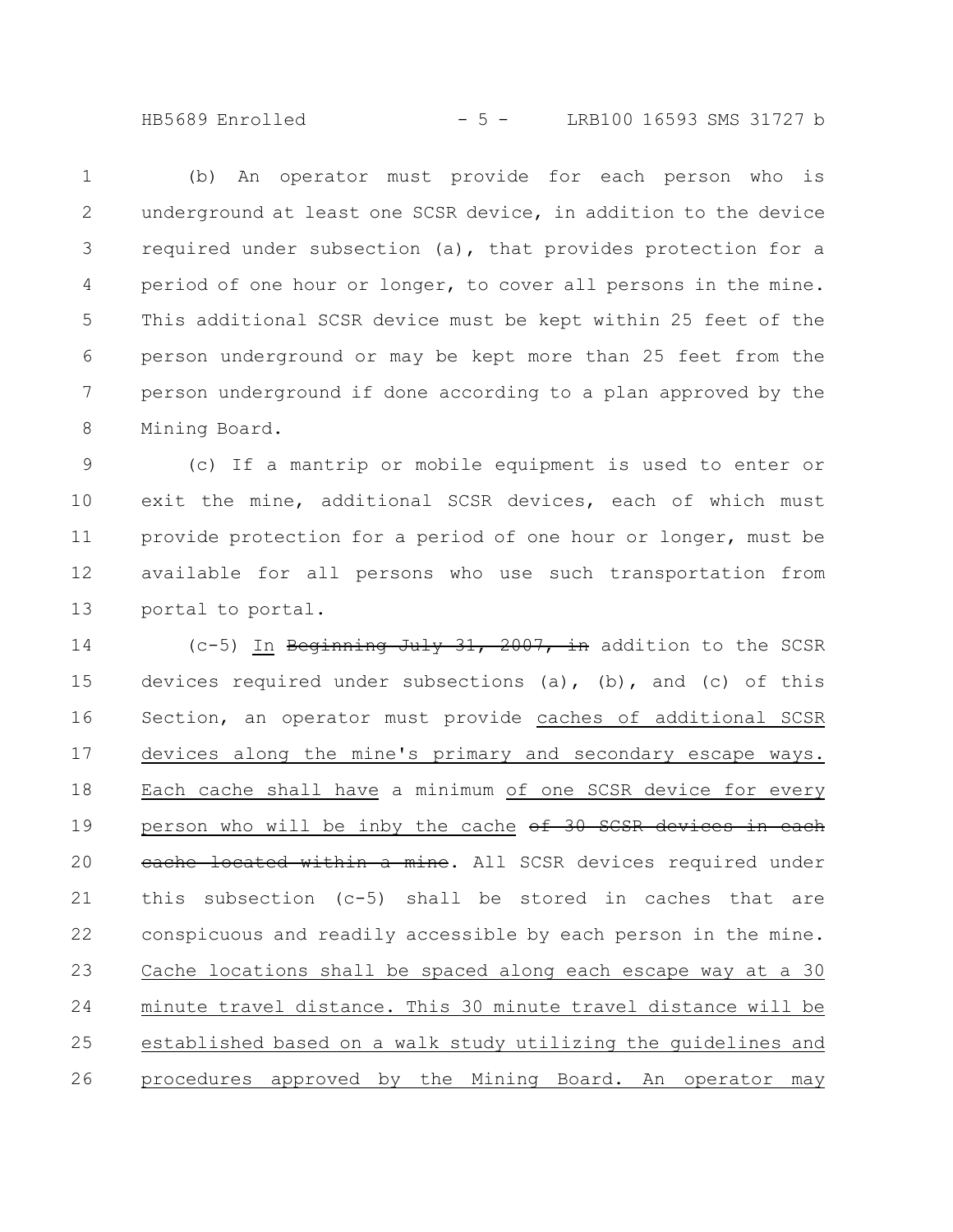HB5689 Enrolled - 6 - LRB100 16593 SMS 31727 b

choose, in lieu of a walk study, to utilize the following for cache distances. If the average seam height of a mine is: 1 2

(1) less than 40 inches, caches must be located no more than 2,200 feet apart throughout a mine; 3 4

(2) 40 inches or more, but less than 51 inches, caches must be located no more than 3,300 feet apart throughout a mine; 5 6 7

(3) 51 inches or more, but less than 66 inches, caches must be located no more than 4,400 feet apart throughout a mine; and 8 9 10

(4) 66 inches or more, caches must be located no more than 5,700 feet apart throughout a mine. 11 12

An operator must submit for approval a plan addressing the requirements of this subsection (c-5) to the Mining Board if the operator chooses to conduct a walk study to establish cache distances on or before May 1, 2007. 13 14 15 16

(d) The Mining Board must require all operators to provide additional SCSR devices in the primary and alternate escapeways to ensure safe evacuation if the Mining Board determines that the SCSR devices required under subsections (a), (b), (c), and (c-5) are not adequate to provide enough oxygen for all persons to safely evacuate the mine under mine emergency conditions for all persons underground through both primary and alternate escapeways. The Mining Board must determine the time needed for safe evacuation under emergency conditions from each of those locations at 1,000 foot intervals. If the Mining Board 17 18 19 20 21 22 23 24 25 26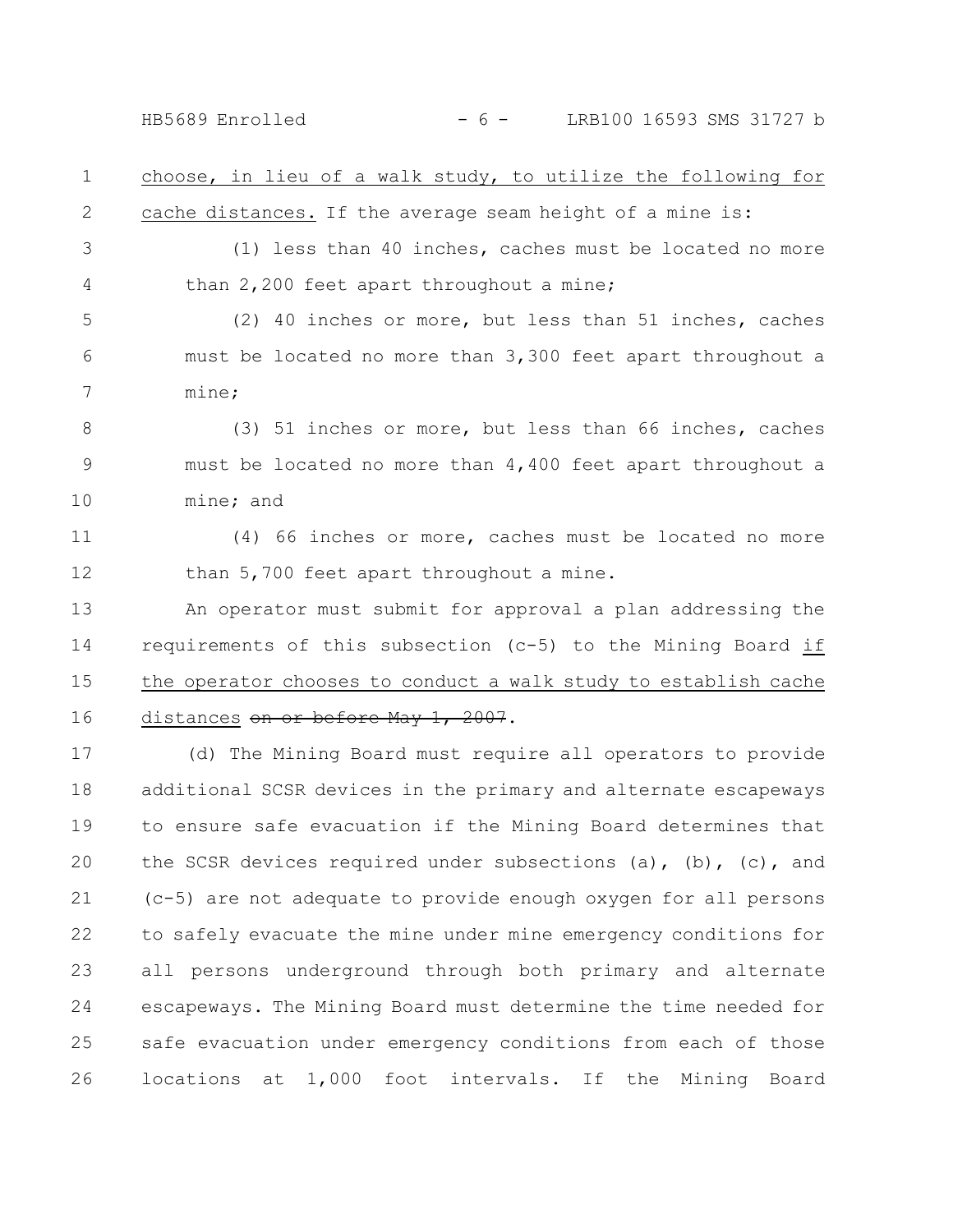HB5689 Enrolled - 7 - LRB100 16593 SMS 31727 b

determines that additional SCSR devices are needed under this subsection (d), the mine operator must submit a SCSR storage plan to the Mining Board for approval. The mine operator must include in the SCSR storage plan the location, quantity, and type of additional SCSR devices, including, but not limited to, SCSR devices required under subsections (a), (b), (c), and (c-5) of this Section, each of which must provide protection for a period of one hour or longer, that are stored in the primary and alternate escapeways. The SCSR storage plan must also show how each storage location in the primary and alternate escapeways was determined. The Mining Board must require the mine operator to demonstrate that the location, quantity, and type of the additional SCSRs provide protection to all persons to safely evacuate the mine. The SCSR storage plan must be kept current by the mine operator and made available for inspection by an authorized representative of the Mining Board and by the miners' representative. 1 2 3 4 5 6 7 8 9 10 11 12 13 14 15 16 17

(e) (Blank). 18

(f) An operator must provide luminescent direction signs leading to each cache and rescue chamber in a mine, and a luminescent sign with the word "SELF-RESCUER" or "SELF-RESCUERS" must be conspicuously posted at each cache and rescue chamber. 19 20 21 22 23

(g) Intrinsically safe, battery-powered strobe lights that have been approved by the Department must be affixed to each cache and rescue chamber and must be capable of automatic 24 25 26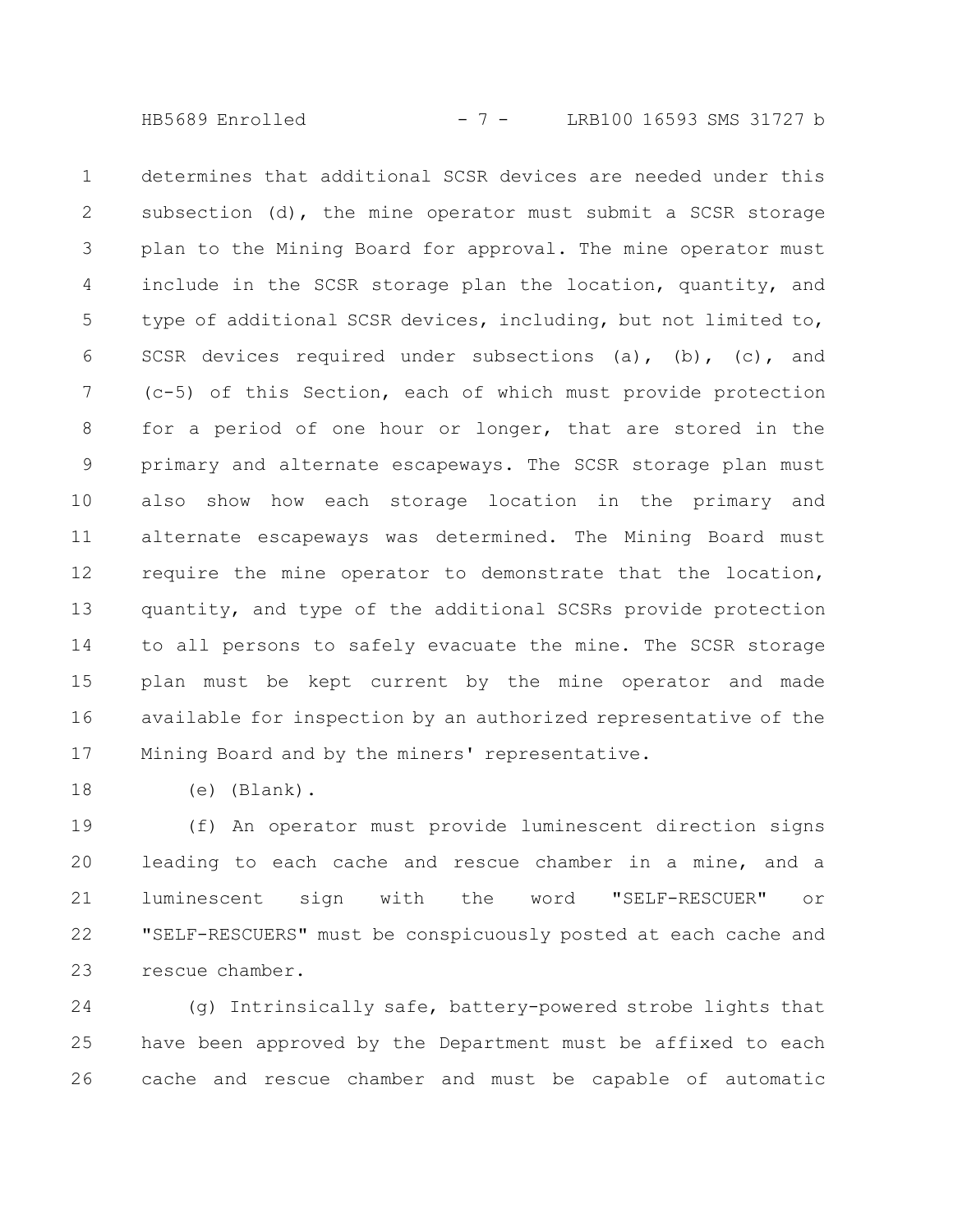HB5689 Enrolled - 8 - LRB100 16593 SMS 31727 b

activation in the event of an emergency; however, until such time as the Department approves intrinsically safe, battery-powered strobe lights, reflective tape or any other illuminated material approved by the Department must be affixed to each cache and rescue chamber in a mine. 1 2 3 4 5

(h) An operator must implement The Mining Board must adopt and impose a plan for the daily inspection of SCSR devices required under subsections (a), (b), and (c) of this Section in order to ensure that the devices perform their designated functions each working day. Additional SCSR devices required under subsections (c-5) and (d) must be inspected every 90 days to ensure that the devices perform their designated functions, in addition to meeting all federal Mine Safety and Health Administration requirements. 6 7 8 9 10 11 12 13 14

(i) Any person who, without the authorization of the operator or the Mining Board, knowingly removes or attempts to remove any self-contained self-rescue device, battery-powered strobe light, reflective tape, or any other illuminated material approved by the Department from a mine or mine site with the intent to permanently deprive the operator of the device, light, reflective tape, or illuminated material or who knowingly tampers with or attempts to tamper with the device, light, reflective tape, or illuminated material is guilty of a Class 4 felony. 15 16 17 18 19 20 21 22 23 24

 $(j)$  (Blank). 25

(k) (Blank). 26